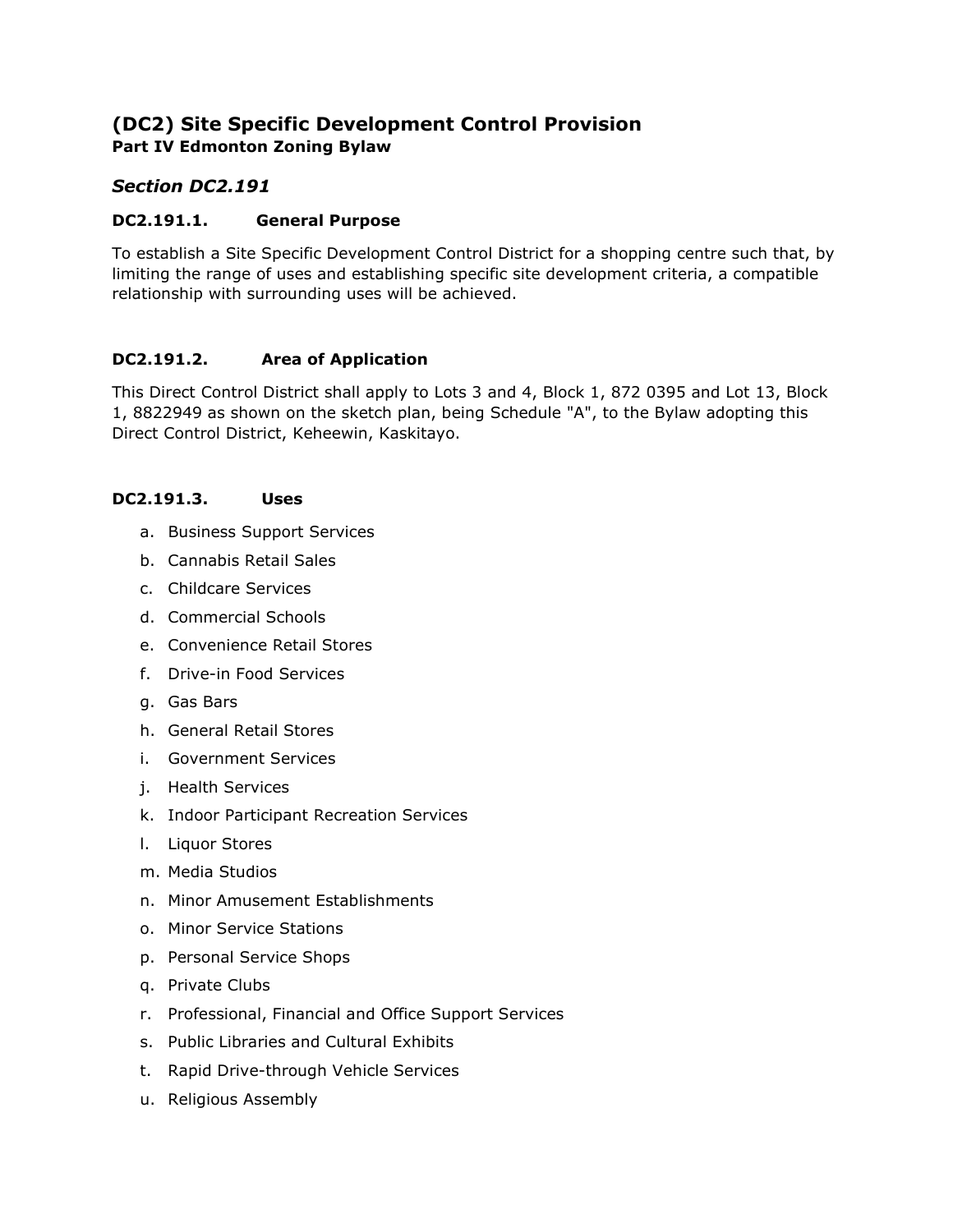- v. Residential Sales Centre
- w. Restaurants
- x. Secondhand Stores
- y. Veterinary Services

#### **DC2.191.4. Development Regulations**

- a. The maximum floor area ratio shall be 0.83.
- b. Uniform screen fencing of a solid design and a minimum of 1.8 m in height shall be provided along the south property line and along the property line where the site abuts the walkway right-of-way to the east.
- c. No parking, loading, storage and trash collection shall be permitted to the rear of buildings backing onto the walkway on the eastern perimeter of the site, starting at the southeastern corner of Lot 4 and extending up the eastern boundary of Lot 4 to the point parallel with the southern boundary of 21 Avenue. Loading and trash collection may be permitted at the southeastern corner of the site at a minimum distance of 15 m from the eastern property line provided that the service area is screened from the apartment site by a wall, a minimum of 2.4 m in height. Any service lane in the aforementioned section, will be limited to a one-way single lane not to exceed 9 m in width which shall be used solely for through circulation purposes.
- d. A minimum building setback of 13.5 m shall be required for all buildings, structures, and accessory parking garages other than at grade parking lots where the site is adjacent to the walkway along the eastern perimeter. This minimum building setback may be reduced to the minimum yard requirements at the discretion of the Development Officer, where, in his opinion, the provision of landscaping, fencing, berming, building facade treatment or other design features adequately protect the amenities of nearby residential areas.
- e. A minimum building setback of 7.5 m shall be required from the west property line of the site, provided that this minimum building setback shall be increased to 23 m for any buildings 1,000 m2 or greater in gross floor area, and further provided that a minimum building setback of 44 m shall be required for any building greater than 10 m or two storeys in height.
- f. The maximum building height shall not exceed 14 m nor four storeys, subject to the building setback requirements of Clause e) above.
- g. Development shall be in accordance with the following architectural guidelines, to the satisfaction of the Development Officer:
	- i. all exterior finishing materials must be of good quality, durable and attractive in appearance and all exposed building faces shall have consistent and harmonious exterior finishing materials and the treatment of the rear elevation of buildings adjacent to the walkway along the eastern perimeter of the site shall be consistent with that of the front elevation.
	- ii. all mechanical equipment on the roof of any building on the site shall be completely screened or incorporated within the building roof.